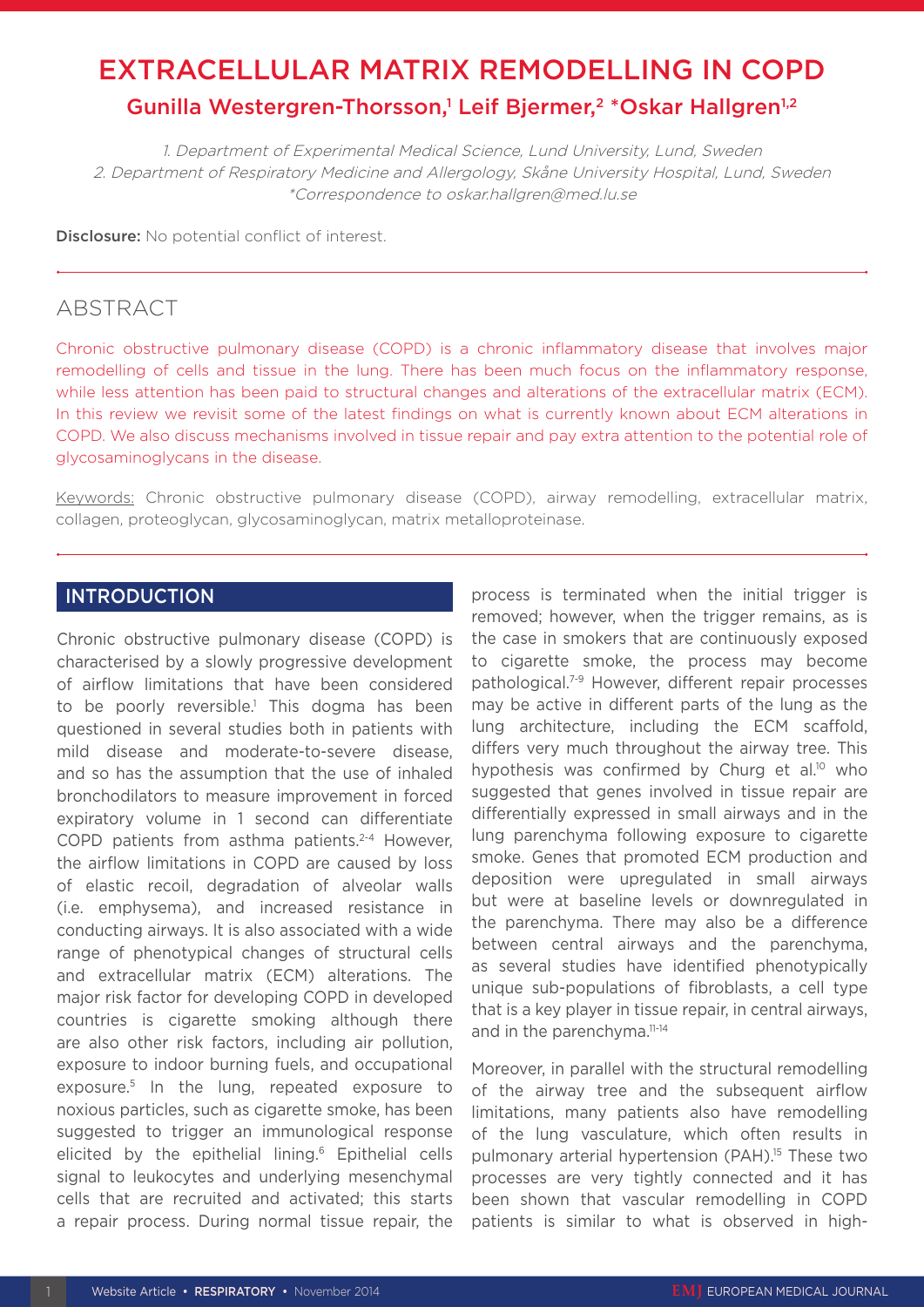altitude natives, which indicates that alveolar hypoxia can be one cause of these changes.<sup>16</sup> In addition, the degree of hypoxaemia has been shown to be related to the increased pulmonary arterial pressure and vascular resistance in COPD patients.17 Although it is very probable that vascular and airway remodelling are two sides of the same coin, less attention has been paid to ECM changes in lung vasculature in COPD patients. Studies on the interplay between these two processes will therefore be important to better understand the complexity of the disease. The subject of vascular remodelling in COPD is beyond the scope of this text and has been reviewed elsewhere.<sup>15</sup>

The turnover of ECM is influenced by two processes: production and degradation. Mesenchymal cells, such as fibroblasts and smooth muscle cells, are the bulk producers of ECM components, but other cell types also contribute to the production of more specialised ECM molecules, including components of basement membranes. Moreover, the degradation of the ECM is mainly dictated by the delicate balance between proteases and antiproteases, and especially matrix metalloproteinases (MMPs) and their natural inhibitors, tissue inhibitor of metalloproteinases (TIMP).<sup>18</sup> Since the discovery that lack of the protease inhibitor  $\alpha$ 1-antitrypsin may cause emphysema, many efforts have been focused on the influence of these molecules on the disease.19 Clinical trials and animal models that target proteases and MMPs have so far been less successful in limiting the clinical manifestations of the disease.<sup>20</sup>

There have been many studies with the aim to characterise structural remodelling and ECM alterations in COPD, but many of the data generated in these papers are not consistent. One reason for this is that COPD is a very heterogeneous disease with varying degrees of emphysema, fibrosis, and small airway involvement. To further understand the dynamics of structural remodelling in COPD it is therefore crucial to further phenotype patients in the studies. Another source of variability is that immunohistochemistry has been used for identification and quantification of the ECM proteins in many studies. Since different antibodies have different binding capacity to antigens, and the preparation of the tissue may vary between different laboratories, this may contribute to the variability between studies. Herein we review some of the latest findings on what is currently known about ECM alterations in COPD.

## **ECM**

ECM consists of a large number of fibrous proteins, including collagens and elastin, but also glycoproteins (GPs) and proteoglycans (PGs). Fibrous collagens, such as collagen Type 1 and 3 form rope-like fibril bundles that give the tissue stability and strength. Elastin, the most abundant protein in elastic fibres, contributes to the elastic properties of the lung. Other important players of the ECM are the PGs that are found in the ECM, in basement membranes and on cell membranes. They have long unbranched polysaccharide side-chains, glycosaminoglycan (GAG), attached to the core protein.21,22 GAG chains are negatively charged at neutral pH due to uronic acid groups and varying amounts of sulphate bound to the polymer which makes them very bioactive. However, it is not only the degree of sulphation, but also the location of sulphate groups that dictates the bioactivity of GAGs.

Depending on the content of the polysaccharide chain there are several types of GAGs: heparan sulphate (HS), heparin, chondroitin sulphate (CS), dermatan sulphate (DS), keratan sulphate (KS), and hyaluronic acid  $(HA)$ .<sup>23</sup> They serve as a tissue reservoir that binds and immobilises growth factors, cytokines, and proteases that can be released and form local gradients within the tissue, and may contribute to diverse functions such as chemotaxis, proliferation, and differentiation. Due to their negative charge, they bind water and thereby influence the viscosity of the tissue.<sup>24,25</sup> Moreover, GAGs have been shown to interact with and influence the bioactivity of several mediators involved in the COPD pathogenesis. Growth factors involved in tissue repair that may induce fibroblast differentiation and altered production of ECM proteins, including tumour growth factor-beta, connective tissue growth factor, fibroblast growth factor, hepatocyte growth factor, and plateletderived growth factor, have been shown to bind to GAGs.26-28

In COPD, activated epithelial cells and macrophages release chemotactic mediators such as tumour necrosis factor-alpha, chemokine (C-C motif) ligand 2, chemokine (C-X-C motif) ligand 1 (CXCL1), CXCL8, CXCL9, CXCL10, and CXCL11 that form gradients to attract leukocytes and lymphocytes to the site of inflammation. To retain gradients and protect mediators from proteolysis they readily bind to HS and/or CS/DS-GAGs in the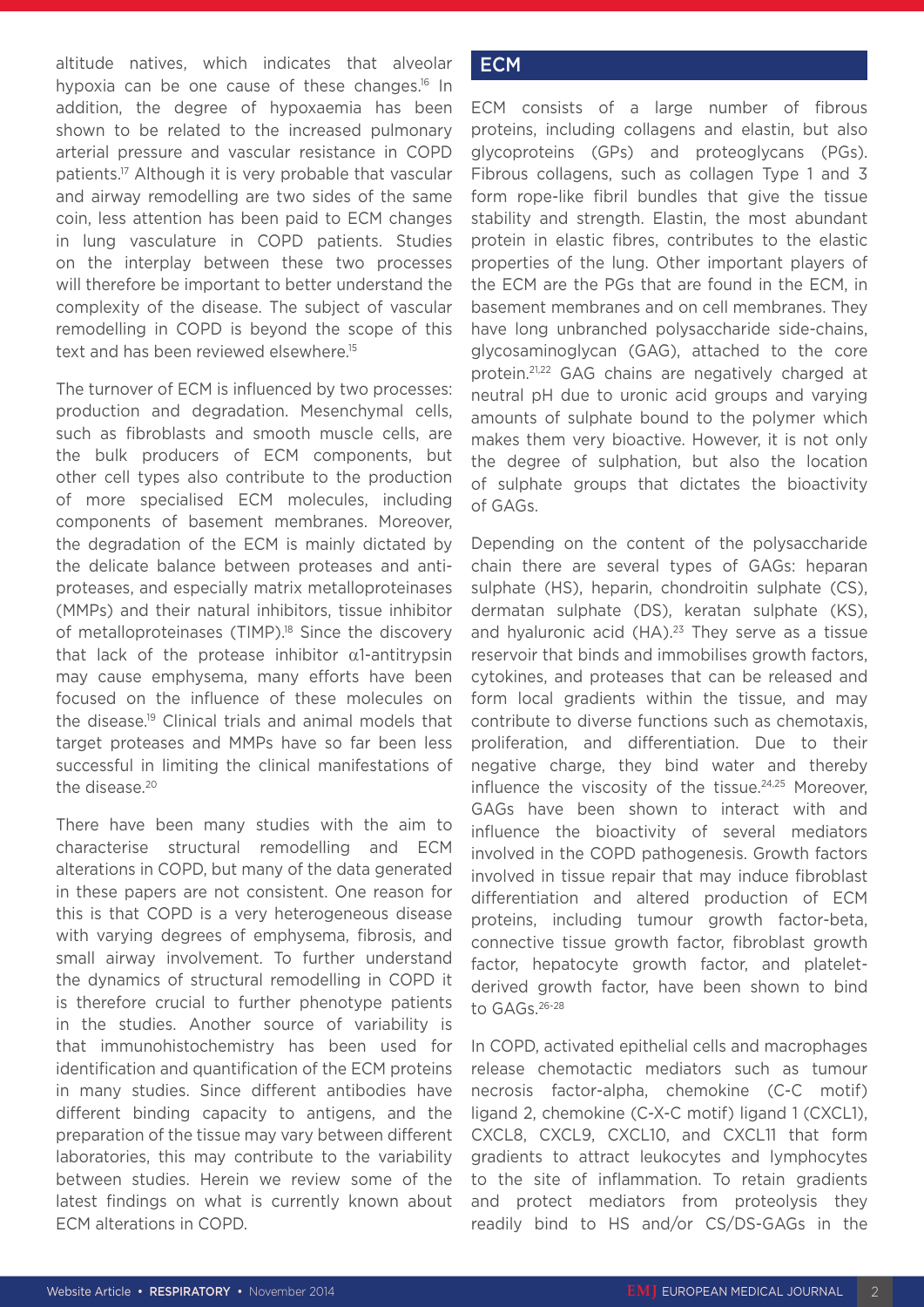ECM.29-32 Importantly, this interaction depends on the disaccharide composition within the GAG sequence in addition to merely the charge. GAGs also bind and regulate the activity of many extracellular proteases. One example is HS which has been demonstrated to be a natural inhibitor of neutrophil elastase.<sup>33</sup> Furthermore, the activity of MMP-2 and MMP-9 has been shown to be influenced by GAG. While some GAGs - HS, DS, and CS - increase the activity of MMP-2 and MMP-9, KS decreases the activity.<sup>34</sup>

The view of proteins belonging to the ECM is normally limited to collagens, elastin, PGs, and GPs. However, Naba and co-workers<sup>35-37</sup> suggested that a wider range of proteins should be sorted into this compartment. By mass spectrometry and a subsequent *in silico* bioinformatic approach to analyse the non-cellular part of tissue, i.e. the ECM, they identified the proteins mentioned above but also additional groups of proteins, including ECMassociated proteins and secreted factors, which they collectively called the matrisome. In total, 1,050 proteins were predicted to belong to the matrisome including cytokine growth factors and proteases. Importantly, the additional proteins that are resident in the matrisome may also contribute to ECM property and function, but have so far been overlooked in this context in most studies.

# ECM ALTERATIONS IN COPD

#### Bronchus and Bronchioles

Thickening of the reticular basement membrane in central airways is an established part of the histopathology in asthma, but lack of unequivocal data makes it less clear in COPD.38-40 In studies by Sohal and co-workers<sup>41</sup> it was shown that the bronchial and bronchiolar reticular basement membrane is fragmented in current smokers, and especially in COPD patients. In the fragmented regions cells positive for both epithelial and mesenchymal markers, the hallmark for epithelial mesenchymal transition (EMT), were observed.<sup>42,43</sup> These data were confirmed in a study showing that freshly isolated primary bronchial epithelial cells show an increase in the EMT expressing profile. In central airways in patients with mild-to-moderate disease, collagen Type 1 and 3 is increased in basement membranes, lamina propria, and in the adventitia.39,44,45 These changes were negatively correlated to lung function parameters. An increase in total collagen has been recorded also in bronchiolar tissue in moderate and severe disease.46,47 The increase was due to an increased staining area of collagen Type 1 and 3 at the expense of other collagens. In parallel, the total amount of bronchiolar tissue was increased in moderate COPD patients while, in more severe disease, the amount is comparable to control subjects. In severe disease the level of total collagen decreases to levels lower than control subjects, suggesting that there may be different processes active at different parts of the disease.

The amount of the small PGs decorin and biglycan has been shown to decrease in the adventitia of bronchioles and in alveolar walls in patients with COPD, and especially in more severe disease.48,49 Biglycan and decorin play an important role in cross-linking collagen fibrils, and this finding may, therefore, indicate loss of tissue integrity. These data do not agree with a study by Annoni et al.<sup>50</sup> who did not see any difference in the staining of decorin and biglycan in central or small airways, but the patients had milder disease in this study. The volume fraction of the GPs tenascin and fibronectin were, on the other hand, elevated in bronchi and bronchioles, which has also been shown by others.39,51 These proteins have demonstrated to be elevated following tissue injury and inflammation, regulating cell adhesion and differentiation.52 The non-sulphated GAG HA has been shown to increase in both alveolar tissue and in bronchioles in COPD.46 HA has, in an animal model, been shown to have a protective role in bronchial tissue by blocking bronchial obstruction caused by inhaled elastase. $53,54$  In a study by Kunz and co-workers<sup>55</sup> the effect of inhaled corticosteroids on expression of ECM proteins in COPD patients was examined. Tissue staining for collagen Type 3 and versican increased in bronchial biopsies following corticosteroid treatment for 18 months. The data suggest that long-term treatment with steroids can influence the remodelling process in the airways.

## Alveolar Tissue

Elastic fibres in the alveoli of COPD patients have been demonstrated to be abnormal and partly fragmented.56 In addition it has also been shown that the volume fraction of elastic fibres is decreased in alveolar tissue and bronchioles in COPD patients.57-59 This has been confirmed in other studies that show a decrease in elastin, the major component in elastic fibres, in alveoli and small airways in COPD patients of varying severity.46,60 In agreement with these findings, fibroblasts isolated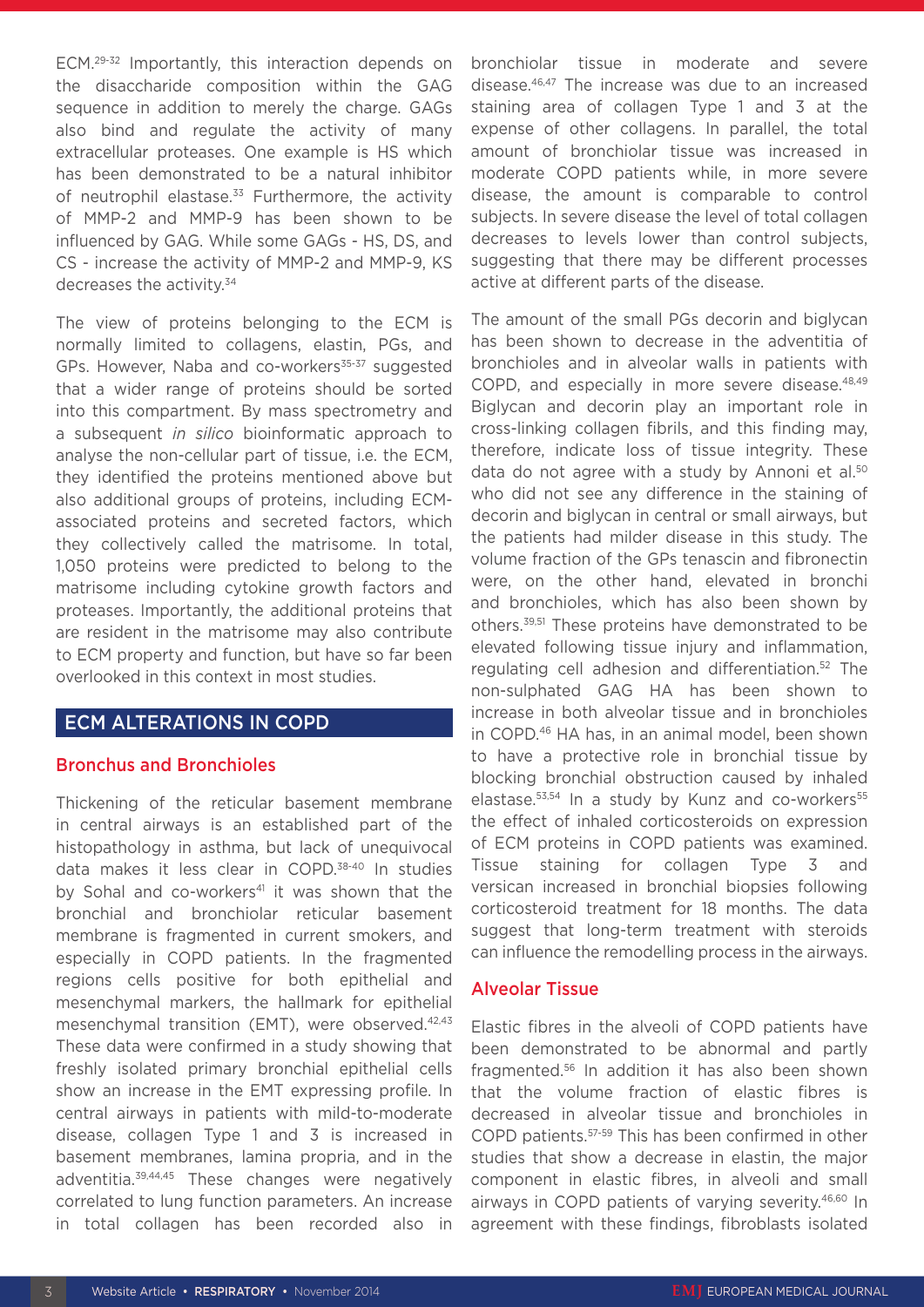from distal lung from COPD patients have impaired capability to produce elastin in response to TGFβ1.61 Furthermore, a decreased amount of elastin has been suggested to be linked to an increase in the PG versican in alveolar walls. The increased versican is associated with a decrease in elastin binding protein that is required to assemble *de novo* produced elastin and other components of elastic fibres.60 These data are in agreement that fibroblasts isolated from alveolar tissue from COPD patients have increased production of versican.<sup>11</sup> This is an example of the impaired repair function of fibroblasts in COPD that have been described by many groups.

Togo and colleagues<sup>62</sup> have shown that fibroblasts from mild-to-moderate COPD patients have impaired potential to migrate and contract. However, fibroblasts from severe COPD patients have been shown to be more contractile, suggesting that there may be different processes in different severities of the disease.<sup>12</sup> The levels of the eicosanoid prostacyclin have been shown to be elevated in COPD, and fibroblasts from severe COPD patients respond improperly to iloprost, a prostacyclin analogue, which could lead to impaired collagen network fibrillogenesis.63 In line with these results, it has been shown by several groups that fibroblasts isolated from COPD patients show markers of senescence and are less prone to proliferate.<sup>61,64-66</sup> Van Straaten and coworkers<sup>49</sup> have also found diminished staining of HS PGs (perlecan, agrin, and collagen Type 18) in alveolar basement membranes, which may be an indication of alveolar damage.<sup>67</sup> So far, less is known about the GAG moiety of PGs in COPD patients, although both the amount of GAGs and the degree of sulphation are increased in other chronic airway diseases, including asthma and idiopathic pulmonary fibrosis. In addition, patients with idiopathic PAH have been shown to have increased levels of HA.68,69

#### MMPs in COPD

Since the breakdown of alveolar tissue and ECM is one of the major causes of airflow limitations in COPD, much effort has been made to examine the role of proteases and MMPs in particular. MMPs do not only contribute to the breakdown of the ECM in alveolar tissue but also to the remodelling process in bronchi and bronchioles, including to goblet cell metaplasia.70 MMP-2 has been shown to increase in bronchioles and in surrounding parenchyma in COPD patients.<sup>71,72</sup> Increased levels of MMP-9 have been observed in bronchoalveolar lavage fluid from patients with emphysema.<sup>73,74</sup> Mercer and co-workers<sup>75</sup> have shown that the ratio between MMP-9 and its natural inhibitor, TIMP-1, becomes skewed in the direction of MMP-9 during an exacerbation, but during stable disease the relative level of MMP-9 decreases and the level of TIMP-1 increases. MMP-1 and MMP-8 have also been found to be elevated in COPD.<sup>76-78</sup> Further supporting the role of MMPs in COPD is that single nucleotide polymorphisms in the genes of MMP-1, MMP-2, MMP-9, and MMP-12 have been shown to be linked to disease.79

## **CONCLUSION**

Many of the airflow limitations in COPD are caused by structural remodelling resulting from an imbalance between synthesis and breakdown of ECM proteins. However, the involvement of these two counteracting processes is different throughout the airways as there is often excessive deposition of ECM in bronchi and bronchioles and loss of alveolar tissue. In addition, the involvement of these processes varies between different patients because of the great heterogeneity of the disease. To deepen the understanding of the dynamics and impact of these changes, there is therefore a great need to develop better tools for clinical and molecular phenotyping of patients. Moreover, since structural remodelling is an endogenous physiological response, it cannot be excluded that it may not always be detrimental but also protective, at least in some windows of disease progression. These possibilities should be considered in the development of new therapeutic approaches. One group of molecules that has so far been neglected in the exploration of structural remodelling in COPD are GAGs, the carbohydrate moiety of PGs. These molecules have been shown to interact with many cells and mediators that drive the disease, and should therefore be given more attention in the future.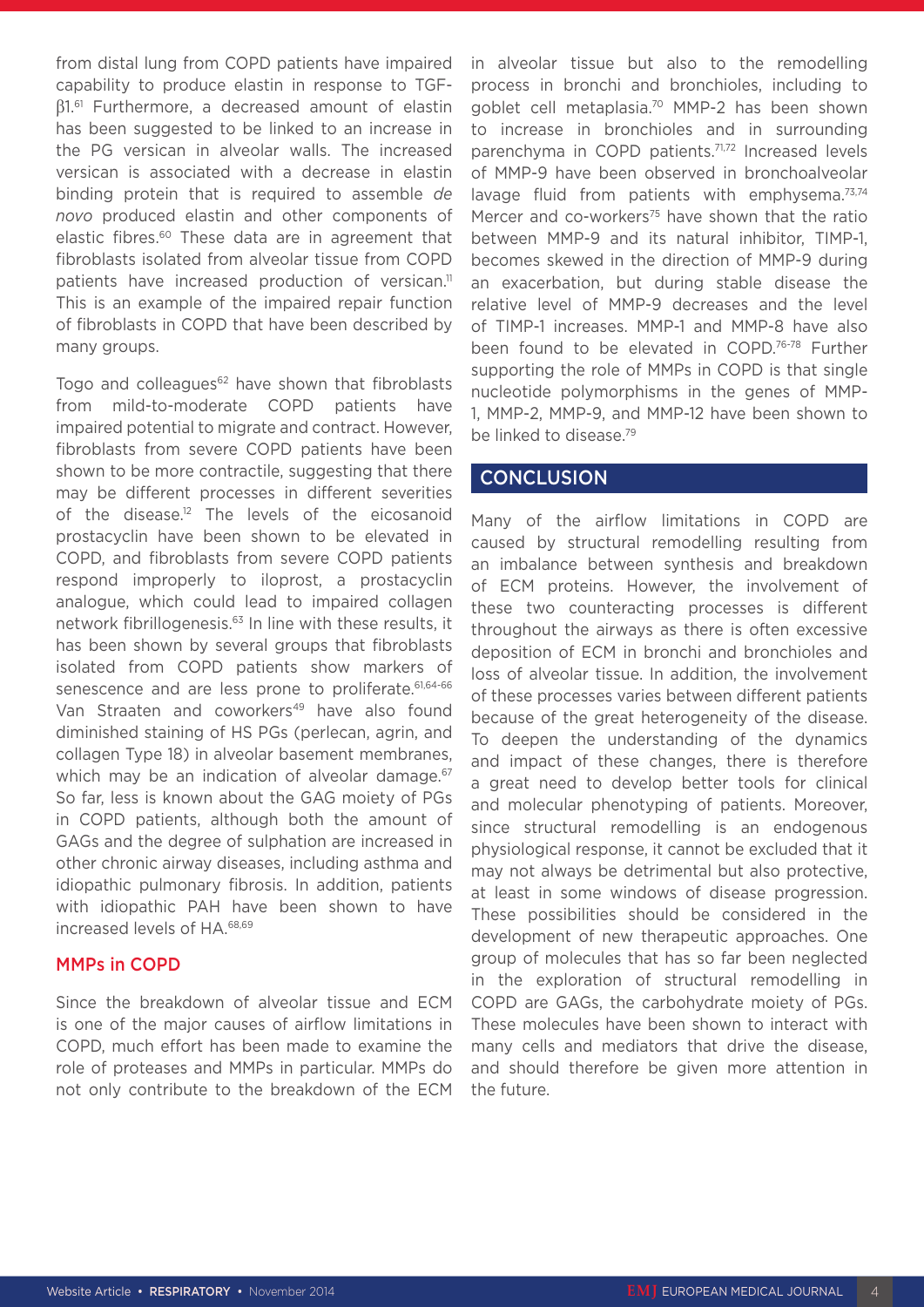## Acknowledgements

The study was supported by the Swedish Medical Research Council (11550), the Swedish Heart-Lung Foundation, Greta and John Kock, the Alfred Österlund Foundation, the Anna-Greta Crafoord Foundation, the Konsul Bergh Foundation, the Royal Physiographic Society in Lund, and the Medical Faculty of Lund University.

#### REFERENCES

1. Barnes PJ et al. Chronic obstructive pulmonary disease: molecular and cellular mechanisms. Eur Respir J. 2003;22: 672-88.

2. Calverley PM et al. Bronchodilator reversibility testing in chronic obstructive pulmonary disease. Thorax. 2003;58(8):659-64.

3. Anthonisen NR, Wright EC. Bronchodilator response in chronic obstructive pulmonary disease. Am Rev Respir Dis. 1986;133(5):814-9.

4. Brand PL et al. Interpretation of bronchodilator response in patients with obstructive airways disease. The Dutch Chronic Non-Specific Lung Disease (CNSLD) Study Group. Thorax. 1992;47(6):429-36.

5. Postma DS et al. Risk factors and early origins of chronic obstructive pulmonary disease. Lancet. 2014;doi:10.1016/S0140- 6736(14)60446-3. [Epub ahead of print].

6. Petecchia L et al. Bronchial airway epithelial cell damage following exposure to cigarette smoke includes disassembly of tight junction components mediated by the extracellular signal-regulated kinase 1/2 pathway. Chest. 2009;135(6):1502-12.

7. Araya J, Nishimura SL. Fibrogenic reactions in lung disease. Annu Rev Pathol. 2010;5:77-98.

8. Morty RE et al. Transforming growth factor-beta signaling across ages: from distorted lung development to chronic obstructive pulmonary disease. Proc Am Thorac Soc. 2009;6(7):607-13.

9. Schiller M et al. TGF-beta-induced SMAD signaling and gene regulation: consequences for extracellular matrix remodeling and wound healing. J Dermatol Sci. 2004;35(2):83-92.

10. Churg A et al. Expression of profibrotic mediators in small airways versus parenchyma after cigarette smoke exposure. Am J Respir Cell Mol Biol. 2009;40(3):268-76.

11. Hallgren O et al. Altered fibroblast proteoglycan production in COPD. Respir Res. 2010;11:55.

12. Hallgren O et al. Enhanced ROCK1 dependent contractility in fibroblast from chronic obstructive pulmonary disease patients. J Transl Med. 2012;10:171.

13. Kotaru C et al. Regional fibroblast heterogeneity in the lung: implications for remodeling. Am J Respir Crit Care Med. 2006;173(11):1208-15.

14. Pechkovsky DV et al. Human lung parenchyma but not proximal bronchi produces fibroblasts with enhanced TGFbeta signaling and alpha-SMA expression. Am J Respir Cell Mol Biol. 2010;43(6): 641-51.

15. Sakao S et al. The vascular bed in COPD: pulmonary hypertension and pulmonary vascular alterations. Eur Respir Rev. 2014;23(133):350-5.

16. Wright JL et al. The structure and function of the pulmonary vasculature in mild chronic obstructive pulmonary disease. The effect of oxygen and exercise. Am Rev Respir Dis. 1983;128(4):702-7.

17. Chaouat A et al. Pulmonary hypertension in COPD. Eur Respir J. 2008;32:1371-85.

18. Churg A et al. Series "matrix metalloproteinases in lung health and disease": matrix metalloproteinases in COPD. Eur Respir J. 2012;39(1):197-209.

19. Laurell CB et al. Alpha1-antitrypsin deficiency. Pi genotype ZO, SO and MO. Acta Paediatr Scand. 1974;63(6):855-7.

20. Barnes PJ. Development of new drugs for COPD. Curr Med Chem. 2013;20(12):1531-40.

21. Capila I, Linhardt RJ. Heparin-protein interactions. Angew Chem Int Ed Engl. 2002;41(3):391-412.

22. Turnbull J et al. Heparan sulfate: decoding a dynamic multifunctional cell regulator. Trends Cell Biol. 2001;11(2): 75-82.

23. Sugahara K et al. Recent advances in the structural biology of chondroitin sulfate and dermatan sulfate. Curr Opin Struct Biol. 2003;13(5):612-20.

24. Toole BP. Hyaluronan: from extracellular glue to pericellular cue. Nat Rev Cancer. 2004;4(7):528-39.

25. Suki B et al. Biomechanics of the lung parenchyma: critical roles of collagen and mechanical forces. J Appl Physiol (1985). 2005;98(5):1892-9.

26. Deakin JA et al. The binding properties of minimal oligosaccharides reveal a common heparan sulfate/dermatan sulfate-binding site in hepatocyte growth factor/scatter factor that can accommodate a wide variety of sulfation patterns. J Biol Chem. 2009;284(10): 6311-21.

27. Kemp LE et al. Signalling by HGF/SF and Met: the role of heparan sulphate co-receptors. Biochem Soc Trans. 2006;34(Pt 3):414-7.

28. Chen Q et al. Potential role for heparan sulfate proteoglycans in regulation of transforming growth factor-beta (TGFbeta) by modulating assembly of latent TGF-beta-binding protein-1. J Biol Chem. 2007;282(36):26418-30.

29. Proudfoot AE et al. Glycosaminoglycan binding and oligomerization are essential for the in vivo activity of certain chemokines. Proc Natl Acad Sci USA. 2003;100(4):1885-90.

30. Handel TM et al. Regulation of protein function by glycosaminoglycans--as exemplified by chemokines. Annu Rev Biochem. 2005;74:385-410.

31. Donnelly G et al. The effect of extracellular matrix on the growth of mouse olfactory tissue in vitro. Neuroreport. 1998;9(17):3837-40.

32. Spillmann D et al. Defining the interleukin-8-binding domain of heparan sulfate. J Biol Chem. 1998;273(25): 15487-93.

33. Spencer JL et al. New insights into the inhibition of human neutrophil elastase by heparin. Biochemistry. 2006;45(30): 9104-20.

34. Isnard N et al. Effect of sulfated GAGs on the expression and activation of MMP-2 and MMP-9 in corneal and dermal explant cultures. Cell Biol Int. 2003;27(9):779-84.

35. Hynes RO, Naba A. Overview of the matrisome: an inventory of extracellular matrix constituents and functions. Cold Spring Harb Perspect Biol. 2012;4(1):a004903.

36. Naba A et al. The matrisome: in silico definition and in vivo characterization by proteomics of normal and tumor extracellular matrices. Mol Cell Proteomics. 2012;11(4):M111.014647.

37. Naba A et al. Towards definition of